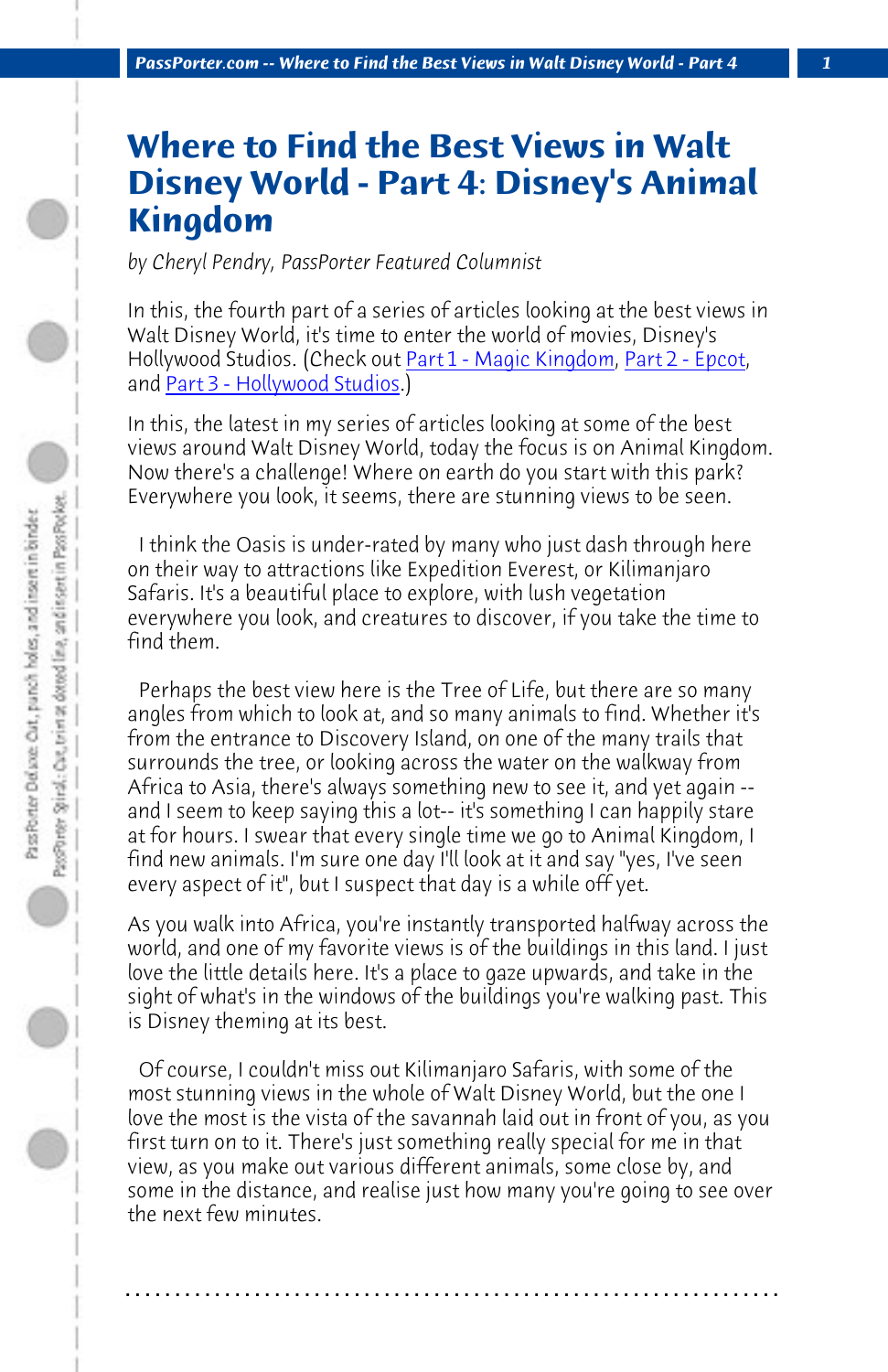On the Pangani Forest Exploration Trail, again there are so many great views, but of course the winner for me has to be the gorillas. Much as the glass window can provide quite a sight, if the gorillas are cooperating, I prefer to head a little bit further round the trail, and try and spot them hiding in the undergrowth, as you tend to see more natural behaviour here.

 Let's head for Asia, and one sight I never tire of is the view across the lake. It always used to be beautiful, but now Expedition Everest just tops it off perfectly. I never realized it before that was built, but it was as if something was missing before its arrival. Here, I also love to look at all of the buildings around here, with so much detail to take in. As you pass perhaps a shack, or even a vehicle in some cases, selling maybe merchandise or snacks, take the time to look further, and you'll see what I mean.

 Once again, of course the animals take center stage here, as they rightly should, from the monkeys with their daring antics on the waterfront to the majestic tigers. Anyone who doesn't take the Maharajah Jungle Trek is seriously missing out on some superb views. As one of my favorite animals, I adore watching the tigers as they pace or lounge around, or if we're lucky, as they fight amongst themselves. But here too, the theming is rich, and beautiful, with murals of tigers one of the attractions as you walk through the ruins of the land of Anandapur.

 It's at this point I will be honest and say that, as you head from the bridge from Asia towards DinoLand U.S.A, I'm afraid my levels of interest drop in this part of Animal Kingdom. It's unlike me, but even though I now fully understand what's going on with the story here (and that's half the battle), it does absolutely nothing for me. I'm trying desperately hard to think of a view of this land that I like, but I can't actually find one, and there's no point making one up. I'm sure they are some, but I can't see them! To me, this doesn't fit in Animal Kingdom, and it never does. It's a great shame, but none of us can help our feelings…

 However, as you head back to Discovery Island, keep your eyes peeled for some Disney friends on the Character Landing, and keep your eye out as well for some of the wonderful detail this part of Animal Kingdom is packed with. From the lizards sliding down walls to the butterflies decorating the lights and the tortoise holding up the lights (I kid you not -- seriously these are all here, check the next time you visit!), it's just packed with little things for the interested visitor to enjoy, and perhaps best of all, if you have kids in your party, they're easy to spot, as they're

**. . . . . . . . . . . . . . . . . . . . . . . . . . . . . . . . . . . . . . . . . . . . . . . . . . . . . . . . . . . . . . . . . .**